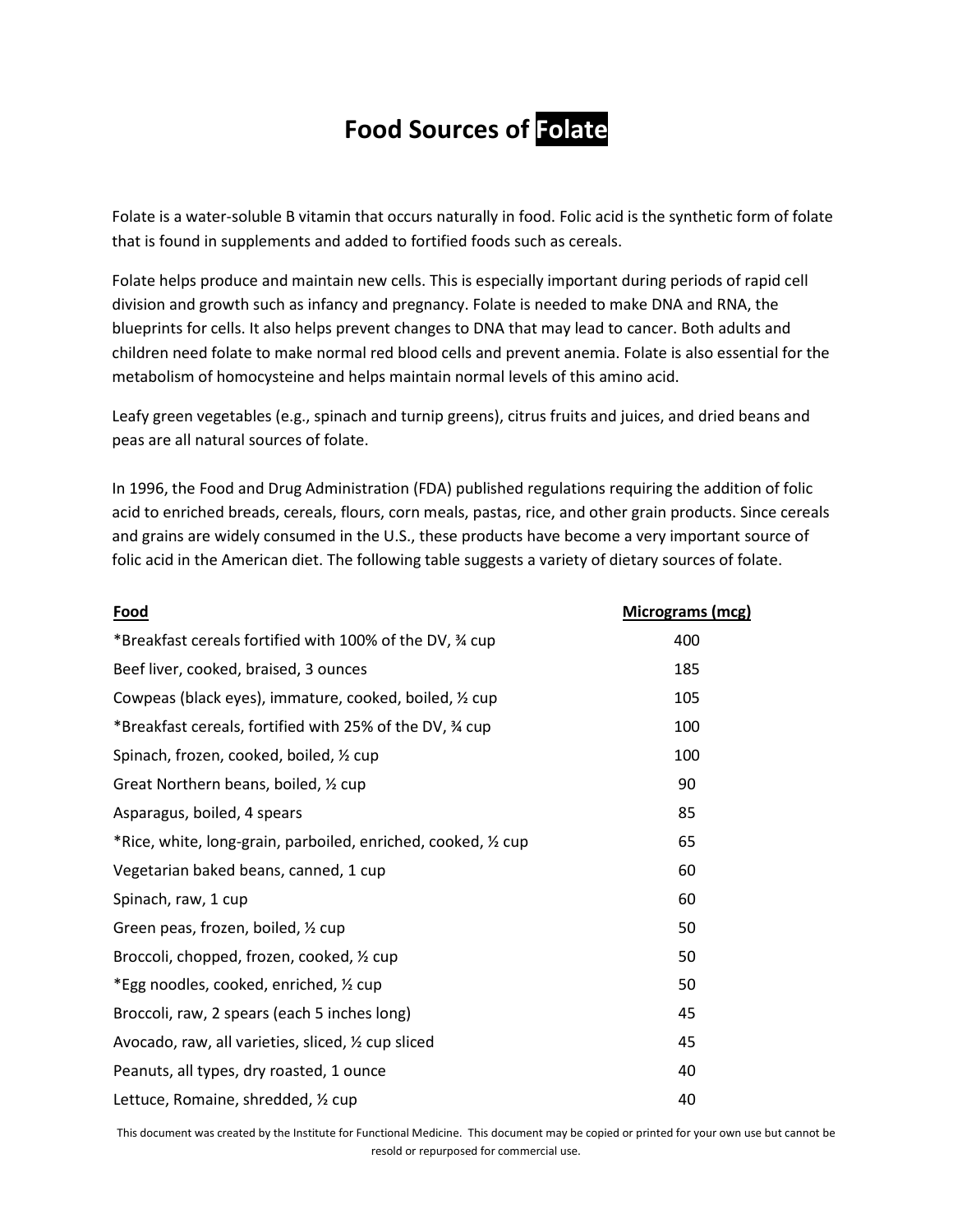| Food                                                | Micrograms (mcg) |
|-----------------------------------------------------|------------------|
| Wheat germ, crude, 2 Tablespoons                    | 40               |
| Tomato Juice, canned, 6 ounces                      | 35               |
| Orange juice, chilled, includes concentrate, 34 cup | 35               |
| Turnip greens, frozen, cooked, boiled, 1/2 cup      | 30               |
| Orange, all commercial varieties, fresh, 1 small    | 30               |
| *Bread, white, 1 slice                              | 25               |
| *Bread, whole wheat, 1 slice                        | 25               |
| Egg, whole, raw, fresh, 1 large                     | 25               |
| Cantaloupe, raw, 1/4 medium                         | 25               |
| Papaya, raw, 1/2 cup cubes                          | 25               |
| Banana, raw, 1 medium                               | 20               |

\* Items marked with an asterisk (\*) are fortified with folic acid as part of the Folate Fortification Program.

**Source:** Office of Dietary Supplements, available a[t http://ods.od.nih.gov/factsheets/folate](http://ods.od.nih.gov/factsheets/folate)

**Top 20 naturally-occurring folate-rich foods**, not including organ meats or veal (reference 1). Up to 70% of the folate in food is methyl folate (references 2, 3).

| Rank | Food                             | Folate mcg) |
|------|----------------------------------|-------------|
| #1   | Brewer's yeast, 1 tablespoon     | 313         |
| #2   | Lentils, 1/2 cup, cooked         | 180         |
| #3   | Edamame, frozen, 1/2 cup         | 179         |
| #4   | Romaine lettuce, 2 cups          | 152         |
| #5   | Pinto beans, 1/2 cup, cooked     | 147         |
| #6   | Okra, 1/2 cup, cooked fr. frozen | 134         |
| #7   | Black beans, 1/2 cup, cooked     | 128         |
| #8   | Black-eyed peas, 1/2 cup, cooked | 120         |
| #9   | Spinach, 2 cups, fresh           | 218         |
| #10  | Kidney beans, 1/2 cup, cooked    | 115         |
| #11  | Broccoli, chopped, 1 cup, cooked | 104         |
| #12  | Brussels sprouts, 1 cup, cooked  | 94          |
| #13  | Collard greens, 1/2 cup, cooked  | 88          |
| #14  | Garbanzo beans, 1/2 cup, canned  | 80          |

This document was created by the Institute for Functional Medicine. This document may be copied or printed for your own use but cannot be resold or repurposed for commercial use.